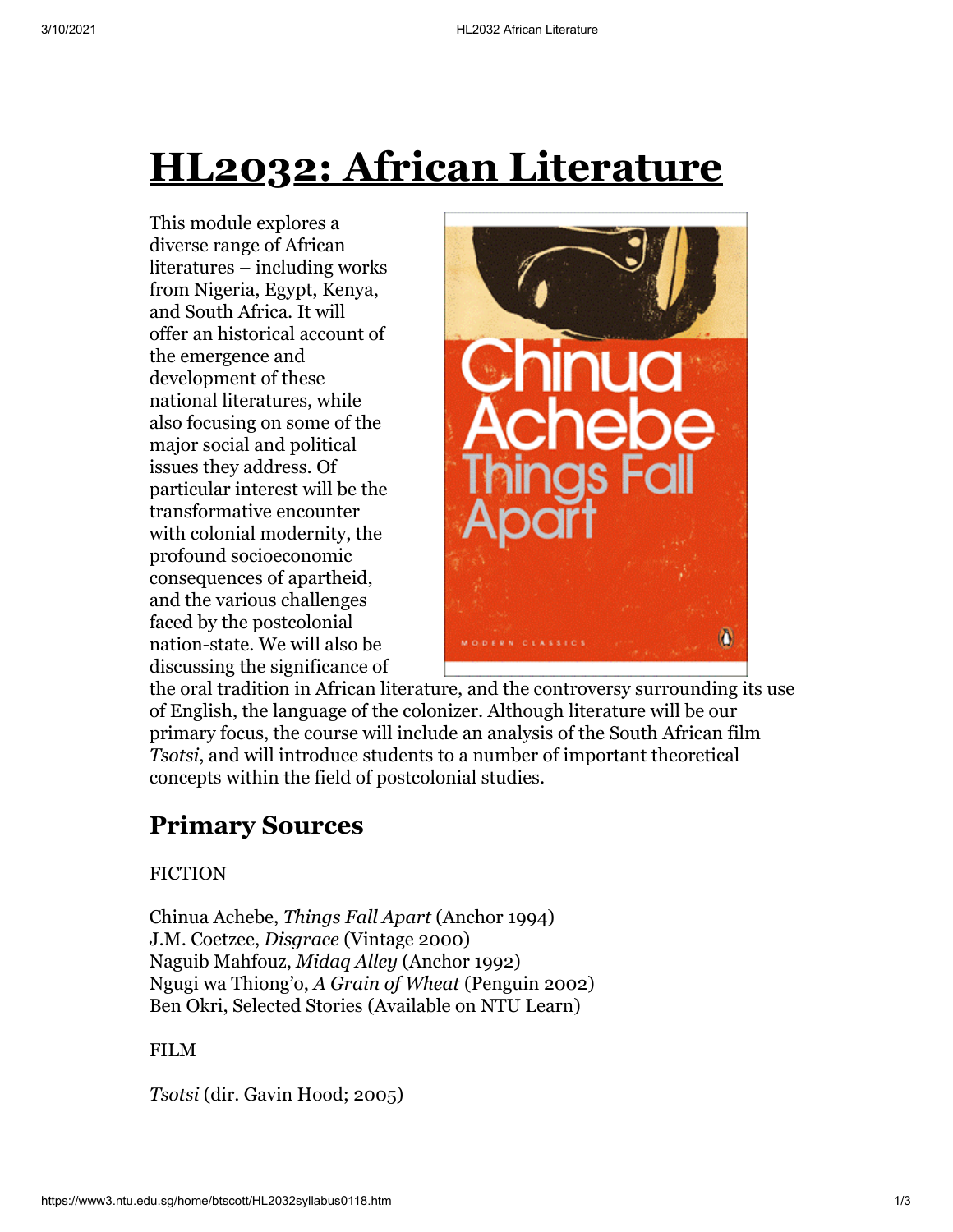## **Secondary Sources**

Simon Gikandi, *Reading the African Novel* Gareth Griffiths, *African Literatures in English: East and West* Tejumola Olaniyan and Ato Quayson (eds.), *African Literature: An Anthology of Criticism and Theory*

### **Assessment**

| Class participation | 10% |
|---------------------|-----|
| Coursework essay    | 40% |
| Examination         | 50% |

## **Lecturer**

Dr. Bede Scott HSS–03–60 [btscott@ntu.edu.sg](mailto:btscott@ntu.edu.sg)

| <b>Week</b>                       | <b>Topics</b>                     | <b>Readings</b>                                          |
|-----------------------------------|-----------------------------------|----------------------------------------------------------|
| $\blacksquare$<br>15 Jan          | <b>Introduction</b>               |                                                          |
| $\mathbf{2}$<br>22 Jan            | <b>Colonial Encounters I</b>      | Chinua Achebe, Things<br><b>Fall Apart</b>               |
| 3<br>29 Jan                       | <b>Colonial Encounters II</b>     | Chinua Achebe, Things<br><b>Fall Apart</b>               |
| $\overline{\mathbf{4}}$<br>5 Feb  | <b>Tradition and Modernity I</b>  | Naguib Mahfouz, Midaq<br>Alley                           |
| $\overline{\mathbf{5}}$<br>12 Feb | <b>Tradition and Modernity II</b> | Naguib Mahfouz, Midaq<br>Alley                           |
| 6<br>19 Feb                       | Independence I                    | Ngugi wa Thiong'o, $A$<br>Grain of Wheat                 |
| 7<br>26 Feb                       | Independence II                   | Ngugi wa Thiong'o, $A$<br>Grain of Wheat                 |
| 8                                 | <b>Recess</b>                     |                                                          |
| $\boldsymbol{Q}$<br>12<br>March   | <b>Postcolonial Narratives I</b>  | Ben Okri, 'In the Shadow<br>of War,' 'In the City of Red |